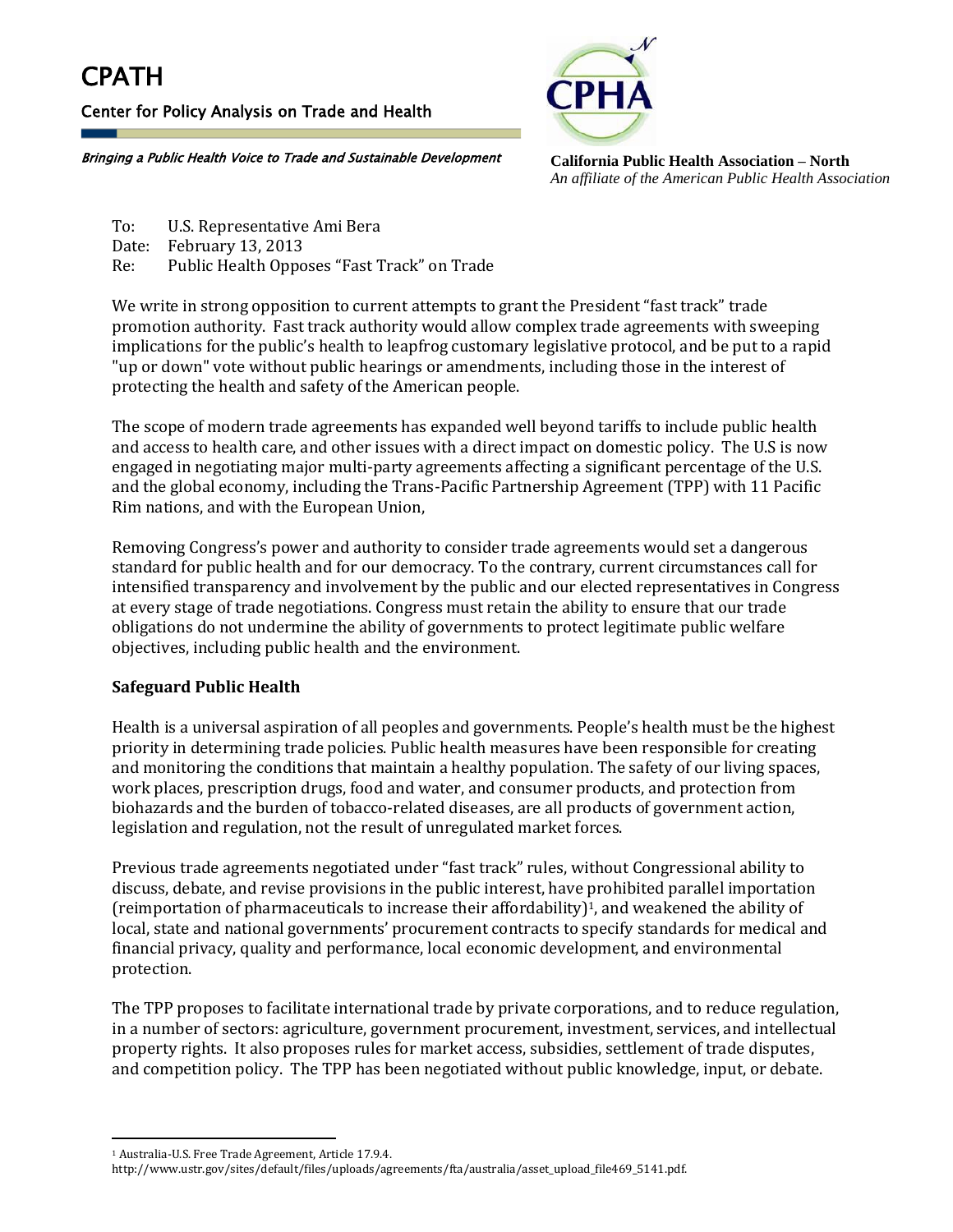## **Protect Tobacco Control**

l

Tobacco use continues to be the leading preventable cause of death in the United States and worldwide, and is the only legal substance that, when used as intended, kills people, causing 6.3 million deaths a year.<sup>2</sup> Cigarette smoking is responsible for about one in five deaths annually<sup>3</sup> and a major contributor to the global pandemic of tobacco-related non-communicable diseases.

Countries continue to tackle this public health crisis with sound policies designed to curb smoking and combat deceptive industry practices. Such regulations include bans on flavored cigarettes, increases in tobacco taxation, restrictions on tobacco advertisements, and placement of graphic warning labels on cigarette packages. Although all of these policies are supported by a robust body of scientific evidence, each has been contested in recent trade agreements and by trade-related challenges. Tobacco companies have accelerated their use of trade rules to attempt to delay and reverse tobacco control measures in the U.S., Australia, Uruguay, and Norway.

The extent to which the TPP will further destabilize existing tobacco control policies is unknown, largely because negotiation of trade rules and tobacco industry activity in the trade arena occur in secret, outside of public scrutiny. Analysis of the Intellectual Property Chapter draft of the TPP that was made public in 2014 found multiple potential threats to tobacco-control measures, and the sovereign ability of nations to protect public health from tobacco-related disease and death.<sup>4</sup>

Only through appropriate Congressional oversight will we ensure that the TPP does not undermine the right and ability of the U.S. or participating countries from exercising their domestic sovereignty in order to adopt or maintain measures to protect public health, including reducing tobacco use and to prevent the harm it causes to public health.

## **Ensure a Significant Role for Congress to Promote Democratic, Transparent, and Accountable Trade Negotiations**

As trade agreements today address a broad range of policy areas, there must be effective mechanisms for informing and soliciting advice from the public, organizations representing the public's interests, and Congress, in the development and oversight of trade negotiations and trade agreements. We note several mechanisms proposed by U.S. Rep. Sander Levin, ranking Democrat on the House Ways and Means Committee, in this regard:

- USTR should publicly release summaries of its negotiating proposals and provide opportunities for public comment.
- Congress should have a role in determining the trading partners we negotiate with. The views of Committees within Congress should be sought as to how the negotiations affect matters within their jurisdiction. At the conclusion of negotiations, Congress must have a stronger role in determining whether the negotiating objectives have been met.
- USTR must make available to all Members of Congress and all staff with the necessary security clearance the text of the negotiations, including the proposals of our trading partners.

<sup>&</sup>lt;sup>2</sup> Centers for Disease Control and Prevention. Smoking-Attributable Mortality, Years of Potential Life Lost, and Productivity Losses— United States, 2000–2004. Morbidity and Mortality Weekly Report 2008.

<sup>3</sup> U.S. Department of Health and Human Services. How Tobacco Smoke Causes Disease: The Biology and Behavioral Basis for Smoking-Attributable Disease. Atlanta: U.S. Department of Health and Human Services, Centers for Disease Control and Prevention, National Center for Chronic Disease Prevention and Health Promotion, Office on Smoking and Health, 2010.

<sup>4</sup> Center for Policy Analysis on Trade and Health. Intellectual Property Chapter of Trans-Pacific Partnership Trade Agreement, Tobacco, and Public Health, November 25, 2013. http://www.cpath.org/sitebuildercontent/sitebuilderfiles/TPP\_IP\_TobaccoNov25\_2013.pdf